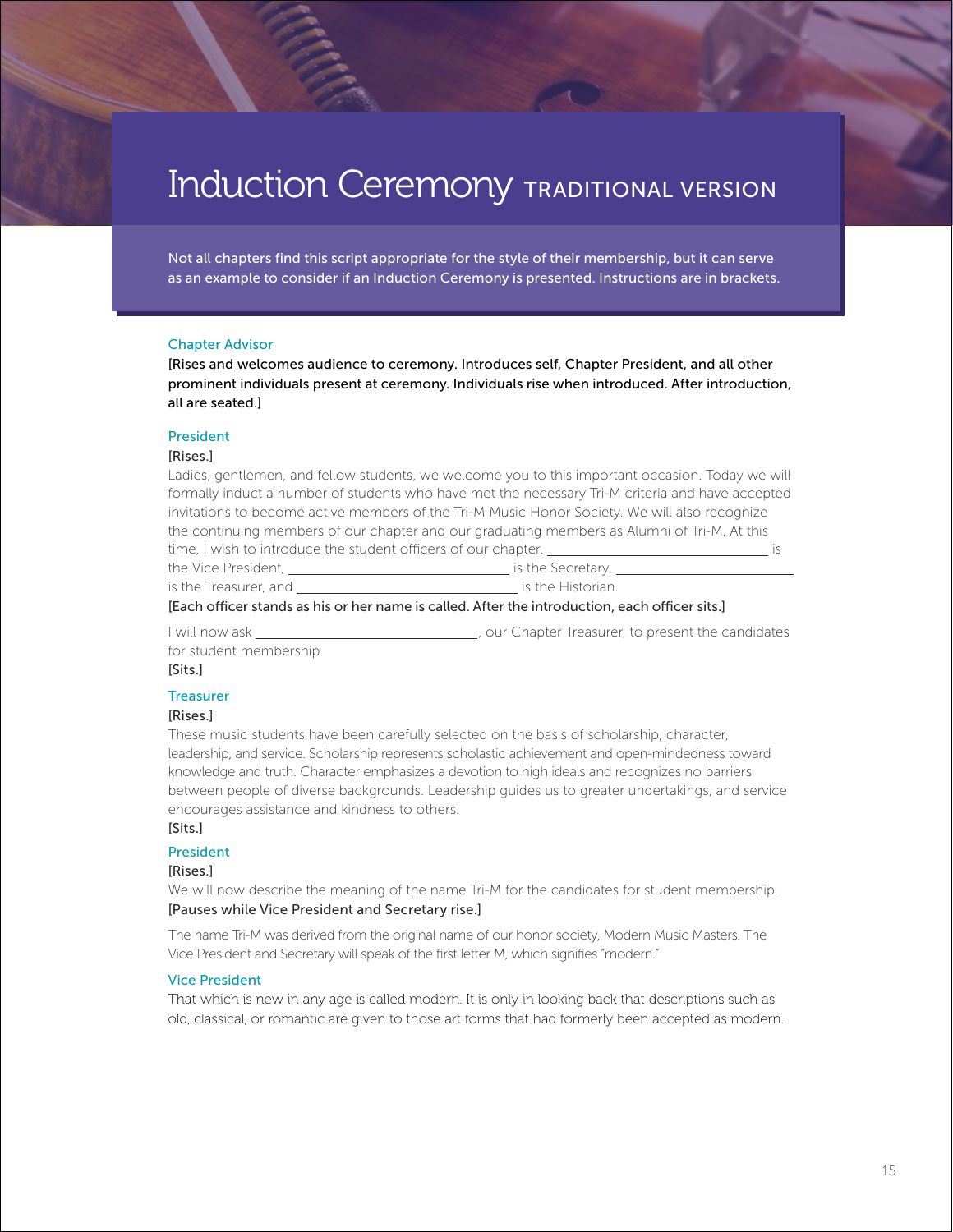#### **Secretary**

Let us remember that we should study the past to effectively plan our future. This is a youth organization, and with each succeeding year, its membership will be made up of young people such as you. Therefore, our honor society will never grow old, but will be eternally modern.

#### [Vice President and Secretary take their seats.]

# President

The second letter M signifies "music." The Treasurer and Historian will explain this second symbol.

# [The Historian and Treasurer rise.]

#### **Treasurer**

According to *The Random House Dictionary of the English Language*, "Music is the art of sound that expresses ideas and emotions in significant forms through the elements of rhythm, melody, harmony, and color."

# Historian

Music was present even before there was written language, and from that time to the present, it has been a source of communication. Music is the universal language.

#### [Treasurer and Historian take their seats.]

#### President

The third letter M signifies "masters." In the art field, the custom has been to give the title of "master" to those who have achieved a high degree of proficiency.

#### [Looks at candidates.]

You have met the criteria as a Tri-M candidate for student membership. As "masters," you now have increased your opportunities to serve your school and community. A member of the Tri-M Music Honor Society is one who sets a good example, is always willing to assist those students who are striving to better themselves in the music department, and always remembers that real honor brings responsibility. May you accept this honor of membership and the responsibility that is now vested in you, and wear your pin emblem with pride.

#### [Turns to Treasurer.]

Please explain the meaning of the Tri-M membership emblem.

# [Sits.]

# **Treasurer**

# [Rises and points to the Tri-M emblem, if available.]

The Tri-M emblem was designed to symbolize the function and purpose of the honor society. The music staff, the lyre, and the scroll represent the members' proficiency and service in the field of music. The triplet figure in the form of an M symbolizes the three Ms in the name Modern Music Masters, from which the society's name was derived.

[Junior division chapters add the following phrase: "The 'Jr.' above the triplet figure designates the Junior division of Tri-M".]

# [Sits.] President

# [Rises and looks at the candidates.]

Will all the candidates for student membership please rise and repeat the pledge to show your willingness to carry out the principles of the Tri-M Music Honor Society?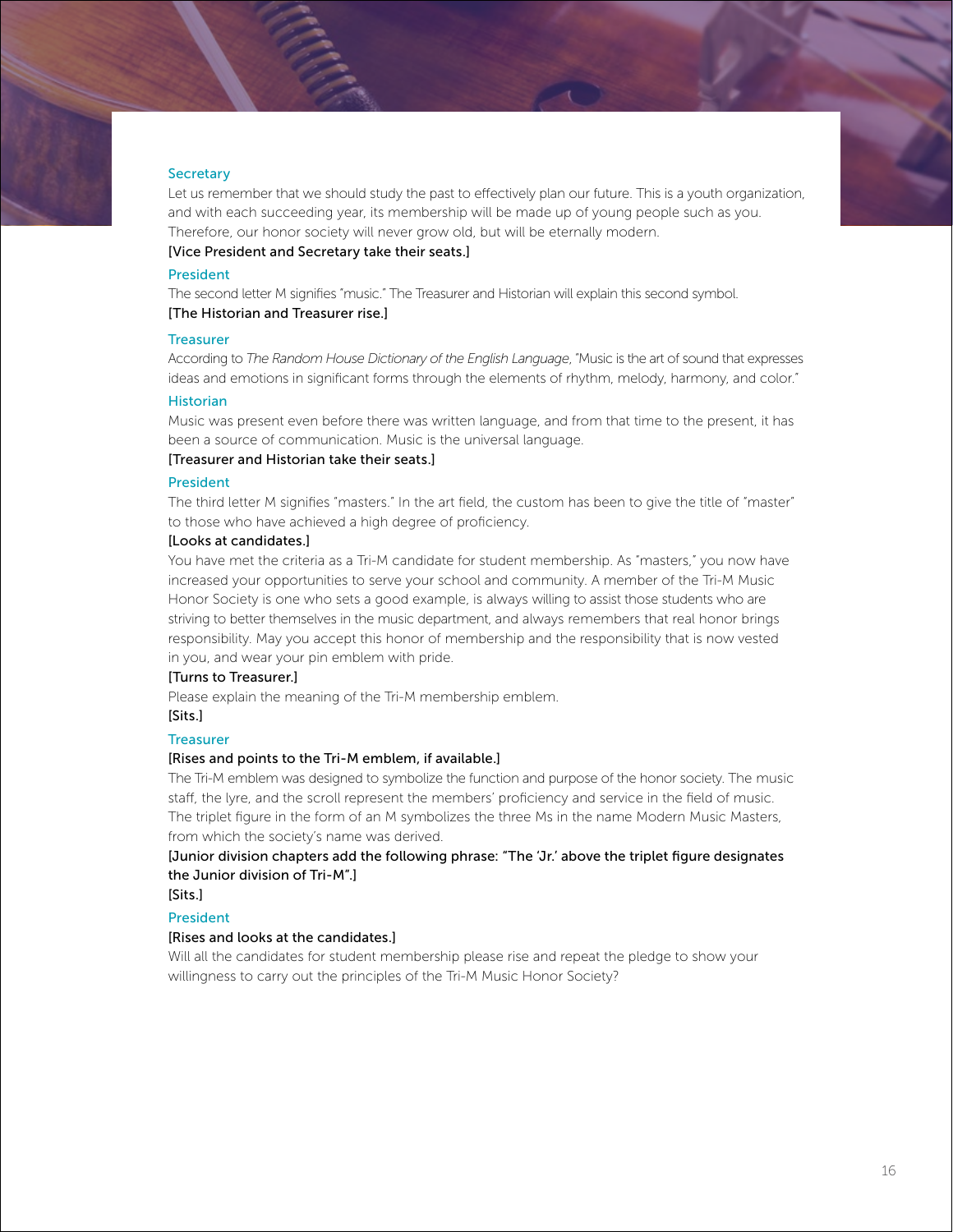#### President

# [Begin pledge.]

We, the members of the (*school*) music department,

[pause] in order to foster a greater continued interest

[pause] and a desire for excellence in music performance;

[pause] to encourage appreciation

[pause] and awareness in listening to music;

[pause] to promote wider opportunities for sharing joy through music

[pause] both within our school and within our community;

[pause] to advance the spirit of good music and musical knowledge;

[pause] and to enhance the reputation of our school

[pause] as a center for musical enrichment;

[pause] accept the honor now granted to us.

#### [End of pledge.]

It is my pleasure to present each of you with your Tri-M pin emblem and your membership card.

#### **Secretary**

#### [Rises.]

The following candidates for student membership have qualified to become new members of the Tri-M Music Honor Society.

#### [Looks at the candidates for student membership.]

As your name is read, please come forward to receive your membership pin emblem and card and then return to your seats.

[Reads the names of each candidate. Chapter Advisor presents the pin emblems, and the President or Treasurer presents the membership cards. The Secretary waits until each candidate has received his or her pin emblem and membership card before reading the next candidate's name.]

#### President

I now officially congratulate and welcome you as new members of Chapter *(number)* of the Tri-M Music Honor Society. May you remember this occasion and strive to live up to the aims and ideals of this organization.

# [New members return to their seats.]

I now ask our Chapter Advisor to come forward. [Sits.]

#### Chapter Advisor

#### [Rises and addresses new members.]

It is a pleasure to read the congratulatory message from the Tri-M Music Honor Society national leadership to the new members of Chapter *(number)*.

Dear inductees, congratulations on your induction into the Tri-M Music Honor Society. Your nomination for membership is based on your musicianship, academic qualification, and demonstrated leadership. You may take great pride in this achievement, which unites you with thousands of other student members throughout the world. As you were instructed during the presentation ceremony, "We should study the past to effectively prepare for our future." With that thought in mind, you are now in the unique position of being able to pass on the "torch of your musical knowledge" to colleagues and future beneficiaries of musical arts. May you wear your Tri-M pin with pride and dignity as you continue to demonstrate the value of music in your life and share your gift with your school and community. Welcome to the Tri-M family.

#### [Pauses, and then, if applicable, looks at the continuing members.]

At this time, the continuing members of Chapter *(number)* will be recognized for their dedicated service and for upholding the standards and ideals of the Tri-M Music Honor Society. We will now present certificates of continuing membership to the continuing student members of Chapter *(number)*. Will continuing student members please rise?

#### [Turns to Secretary.]